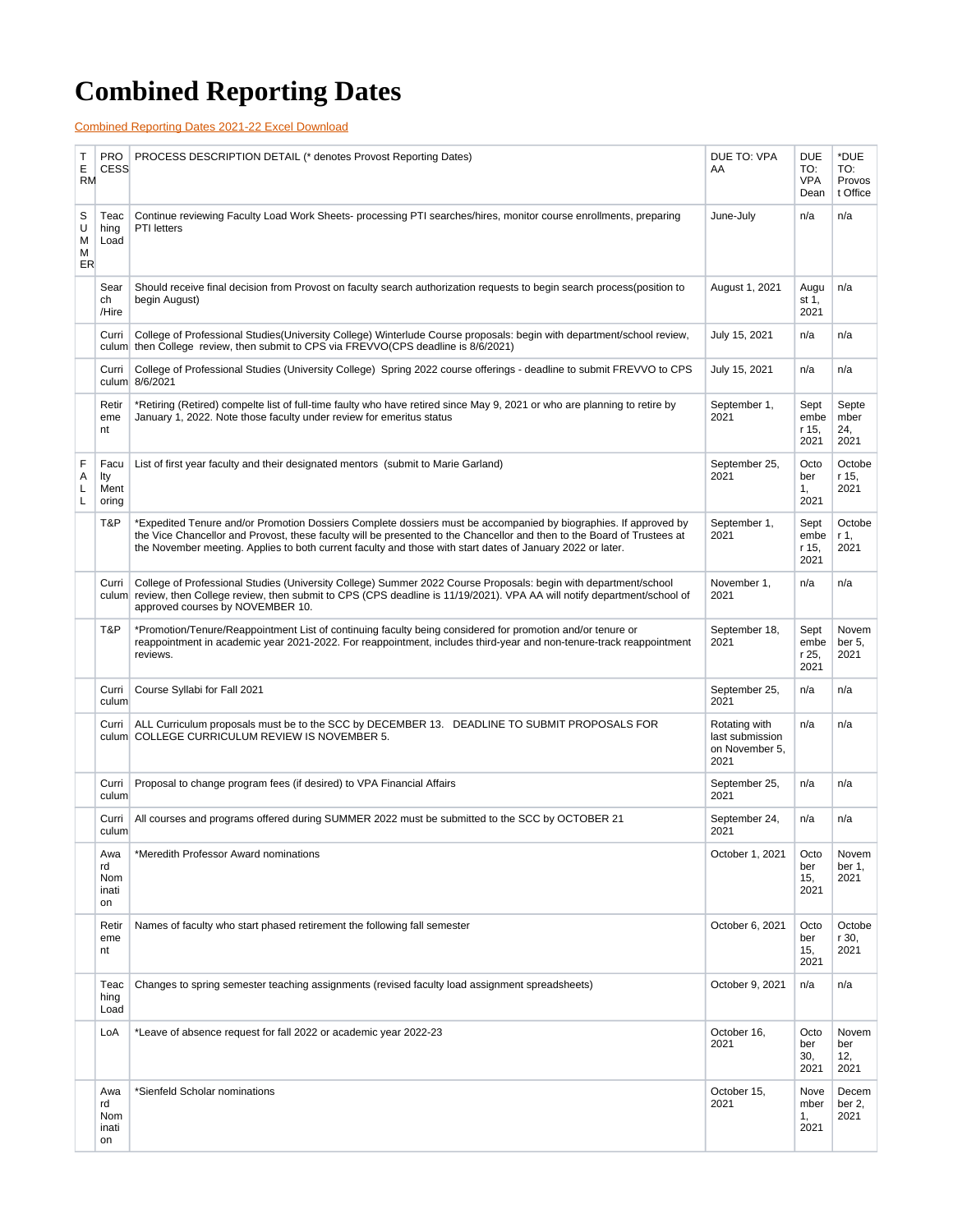|                        | Curri<br>culum                  | All program proposals requiring NYSED approval must be to the SCC by NOVEMBER 18                                                                                                                                                                                                                                                                    | <b>ASAP</b>          | n/a                         | n/a                      |
|------------------------|---------------------------------|-----------------------------------------------------------------------------------------------------------------------------------------------------------------------------------------------------------------------------------------------------------------------------------------------------------------------------------------------------|----------------------|-----------------------------|--------------------------|
|                        | T&P                             | Promotion candidate's deadline for official application withdrawal in writing to the dean                                                                                                                                                                                                                                                           | October 23,<br>2021  | Octo<br>ber<br>23,<br>2021  | Octobe<br>r 30,<br>2021  |
|                        | T&P                             | *Promotion & Tenure Recommendations with Dossiers and Biographies for faculty completing regular tenure review and<br>being presented to the Board of Trustees in May 2022                                                                                                                                                                          | November 1,<br>2021  | Janu<br>ary<br>1,<br>2022   | Februa<br>ry 11,<br>2022 |
|                        | T&P                             | *Procedures for Reappointment, Tenure, and Promotion Review Submit revised versions or notification that no changes<br>occurred since last submission. Include dates the document(s) were approved by the Appointments and Promotion<br>committee, if applicable.                                                                                   |                      |                             | Februa<br>ry 11,<br>2022 |
|                        | Aca<br>demi<br>с<br>Misc        | SU Summer Abroad 2022 Proposals                                                                                                                                                                                                                                                                                                                     | December 1,<br>2021  | n/a                         | n/a                      |
|                        | Awa<br>rd<br>Nom<br>inati<br>on | *Faculty Recognition Award nominations                                                                                                                                                                                                                                                                                                              | December 3,<br>2021  | Dece<br>mber<br>19,<br>2021 | Januar<br>y 18,<br>2022  |
|                        | Awa<br>rd<br>Nom<br>inati<br>on | *The Chancellor's Citation of Excellence nominations submitted by faculty and staff                                                                                                                                                                                                                                                                 | n/a                  | n/a                         | Decem<br>ber 2,<br>2021  |
| S<br>P<br>R<br>L<br>ΝG | Retir<br>eme<br>nt              | *Retiring (Retired) compelte list of full-time faculty who have retired since January 1, 2022 or who are planning to retire<br>by January 1, 2023                                                                                                                                                                                                   | January 1, 2022      | Janu<br>ary<br>15,<br>2022  | Februa<br>ry 4,<br>2022  |
|                        | Awa<br>rd<br>Nom<br>inati<br>on | *Emeritus/a nominations for faculty retiring at end of spring 2022 semester or who are planning to retire by January 2023                                                                                                                                                                                                                           | January 15,<br>2022  | Janu<br>ary<br>29,<br>2022  | Februa<br>ry 4,<br>2022  |
|                        | Aca<br>demi<br>c<br>Misc        | CV Updates for S21/F21                                                                                                                                                                                                                                                                                                                              | January 31,<br>2022  | n/a                         | n/a                      |
|                        | Curri<br>culum                  | Course Syllabi for Spring 2022                                                                                                                                                                                                                                                                                                                      | January 29,<br>2022  | n/a                         | n/a                      |
|                        | Thir<br>d Yr<br>Revi<br>ew      | Third-Year Review materials (preferably to your department in early December)                                                                                                                                                                                                                                                                       | February 4,<br>2022  | Febr<br>uary<br>28,<br>2022 | March<br>29,<br>2022     |
|                        | Ann<br>ual<br>Revi<br>ew        | *Annual Report & Recommendations for non-tenured faculty whose contract WILL EXPIRE at the end of the 2021-2022<br>academic year and for whom reappointment or notice of non-reappointment is required                                                                                                                                              | February 5,<br>2022  | Febr<br>uary<br>15,<br>2022 | April<br>8.<br>2022      |
|                        | Ann<br>ual<br>Revi<br>ew        | *Annual Report & Recommendations for non-tenured faculty whose contract will NOT EXPIRE at the end of the 2021-<br>2022 academic year                                                                                                                                                                                                               | March 15, 2022       | April<br>1,<br>2022         | May<br>6.<br>2022        |
|                        | Retir<br>eme<br>nt              | Phased retirement requests (to begin Spring 2022)                                                                                                                                                                                                                                                                                                   | February 5,<br>2022  | Febr<br>uary<br>14,<br>2022 | Februa<br>ry 14,<br>2022 |
|                        | LoA                             | *Leave of Absence Requests - Spring 2023 semester                                                                                                                                                                                                                                                                                                   | February 5,<br>2022  | Febr<br>uary<br>12,<br>2022 | March<br>14,<br>2022     |
|                        | T&P                             | *Candidate's request for tenure/promotion review form(for faculty being considered in academic year 2022-2023)                                                                                                                                                                                                                                      | February 12,<br>2022 | Febr<br>uary<br>19,<br>2022 | March<br>5,<br>2022      |
|                        | T&P                             | *Expedited Tenure and/or Promotion Dossiers Complete dossiers must be accompanied by biographies. If approved by<br>the Vice Chancellor and Provost, these faculty will be presented to the Chancellor and then to the Board of Trustees at<br>the May meeting. Applies to both current faculty and those with start dates of August 2022 or later. |                      |                             | March<br>14,<br>2022     |